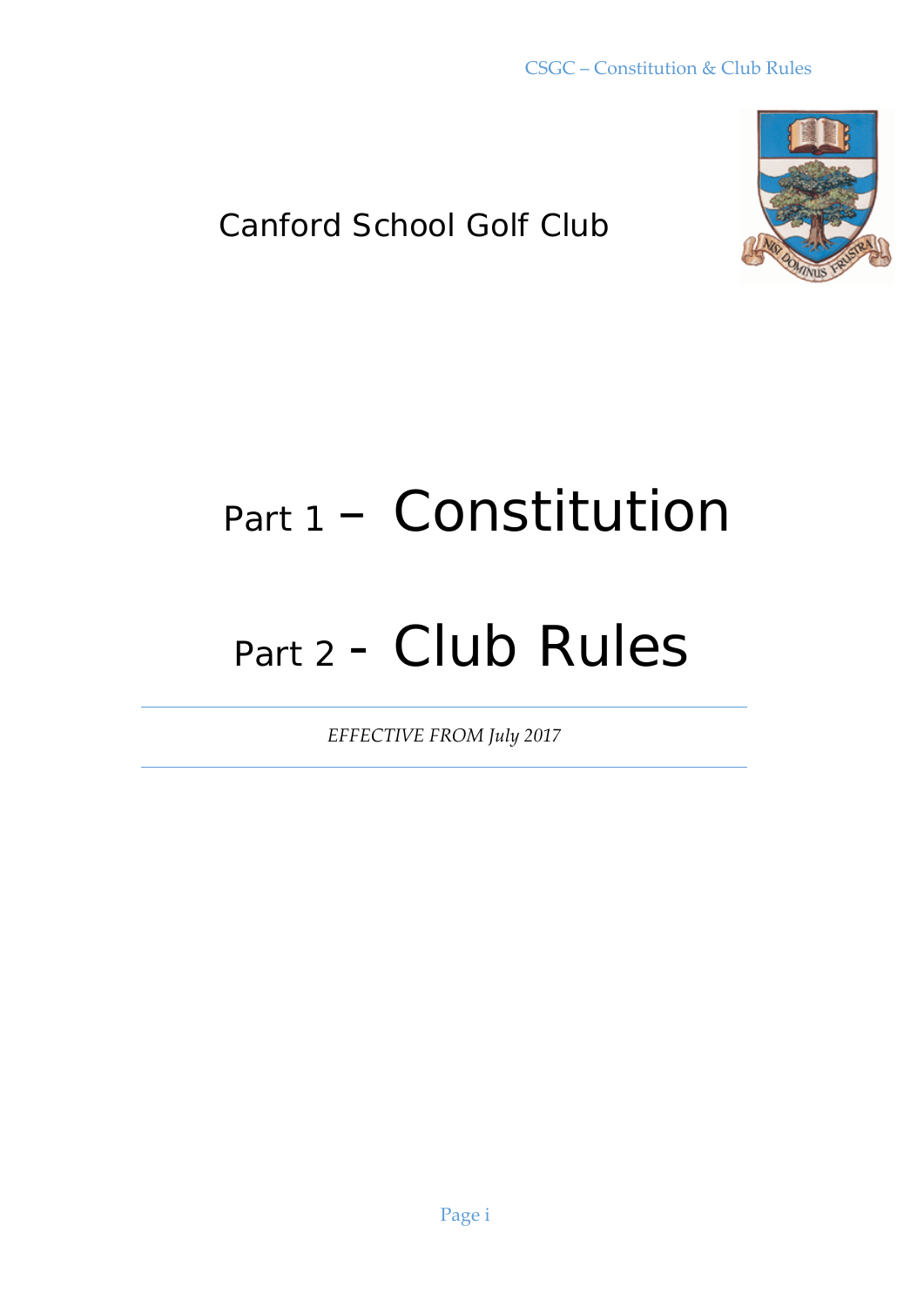#### **Contents**

| $\bullet$ | PART 1 - CONSTITUTION                                                                                                                            | $\mathbf{1}$                        |
|-----------|--------------------------------------------------------------------------------------------------------------------------------------------------|-------------------------------------|
| ٠         | THE NAME OF THE CLUB                                                                                                                             | $\mathbf{1}$                        |
| ٠         | <b>ADDRESS</b>                                                                                                                                   | $\mathbf{1}$                        |
| ٠         | <b>OBJECTIVES OF THE CLUB</b>                                                                                                                    | 1                                   |
| ٠         | <b>PROPRIETOR</b>                                                                                                                                | 1                                   |
| $\bullet$ | <b>ELECTION OF MEMBERS</b>                                                                                                                       | $\mathbf{2}$                        |
| $\bullet$ | <b>MANAGEMENT OF THE CLUB</b><br>Management Committee<br>Green's Committee                                                                       | $\mathbf{2}$<br>$\overline{2}$<br>3 |
| $\bullet$ | <b>SECTIONS OF THE CLUB</b><br>Men's Committee<br>Competitions<br>Ladies Committee<br>$\bullet$                                                  | 3<br>4<br>5<br>6                    |
| $\bullet$ | THE ANNUAL GENERAL MEETING OF THE CLUB                                                                                                           | 7                                   |
| $\bullet$ | SPECIAL GENERAL MEETINGS OF THE CLUB                                                                                                             | 8                                   |
| $\bullet$ | RESOLUTION AND AMENDMENTS AT ANNUAL GENERAL MEETINGS AND SPECIAL GENERAL MEETINGS OF<br>THE CLUB                                                 | $\boldsymbol{9}$                    |
| ٠         | <b>ALTERATION OF THE RULES</b>                                                                                                                   | 10                                  |
| $\bullet$ | <b>BOOKS AND RECORDS</b>                                                                                                                         | 10                                  |
| ٠         | <b>PART2 - CLUB RULES</b>                                                                                                                        | 12                                  |
| ٠         | MEMBERS AND THOSE ENTITLED TO USE THE COURSE                                                                                                     | 12                                  |
| $\bullet$ | <b>CONDUCT OF MEMBERS</b>                                                                                                                        | 13                                  |
|           | ETIQUETTE AND CARE OF THE COURSE                                                                                                                 | 13                                  |
| $\bullet$ | <b>ETIQUETTE</b><br>Safety<br>Consideration for other players<br>Behaviour during play<br>Priority on the Course                                 | 14<br>14<br>14<br>14<br>15          |
|           | <b>CARE OF THE COURSE</b><br><b>Bunkers</b><br>Damage to Greens, Flagsticks, Bags etc.<br><b>Golf Trolleys</b><br>Damage through practice swings | 15<br>15<br>16<br>16<br>16          |
|           | <b>GENERAL</b>                                                                                                                                   | 16                                  |
|           | <b>COMPETITIONS GENERAL</b>                                                                                                                      | 17                                  |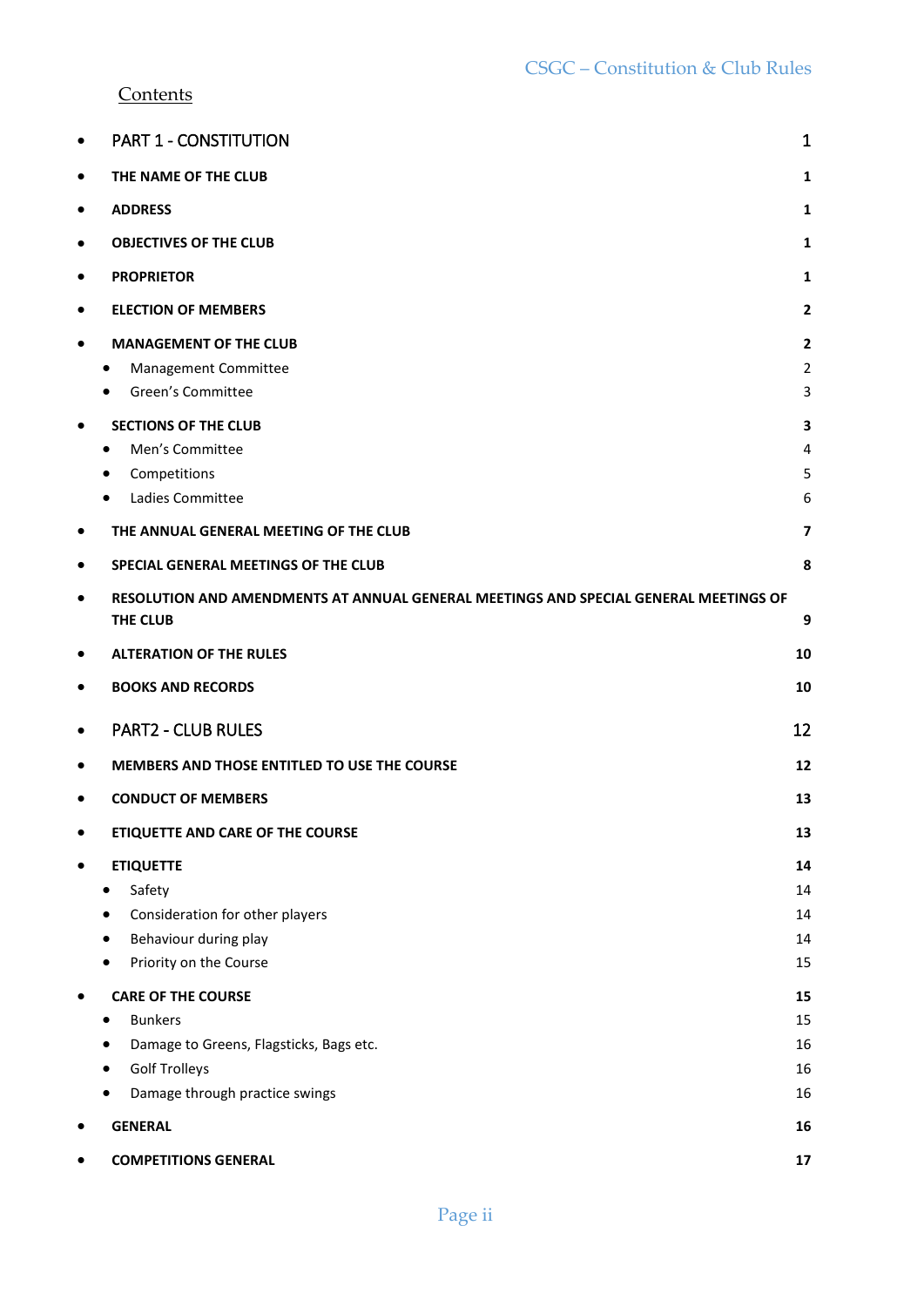## <span id="page-2-0"></span>**Part 1 - CONSTITUTION**

#### <span id="page-2-1"></span>**THE NAME OF THE CLUB**

• The name of the club is "Canford School Golf Club" (hereinafter referred to as "the Club").

#### <span id="page-2-2"></span>**ADDRESS**

• The address of the Club is Canford School, Canford Magna, Wimborne, Dorset BH21 3AD.

#### <span id="page-2-3"></span>**OBJECTIVES OF THE CLUB**

• The club is formed to provide access to a first class sports facility for use by Canford School pupils and for the interests of its members in playing golf and carrying out such social and other activities as pertain to a golf club. In order to achieve these objectives the Club utilises the golf course and other facilities located at the address at 2 above and provided by Canford School.

#### <span id="page-2-4"></span>**PROPRIETOR**

The Club is a proprietary club and is run for the benefit of Canford School. The Proprietor is Canford School. These rules are subject to the rights and legal obligations of the Proprietor. The Proprietor will provide, within the budgetary limitations of the school, all that is reasonably necessary for carrying out the activities of the Club in accordance with its objectives and rules. The Proprietor will undertake to provide a course, which will comply with the rules of Golf and The Council of National Golf Unions (to allow the administration of the unified handicapping system). The Proprietor will be solely responsible for the financing of the Club and of the course, for maintenance and improvements, and for the election of members. The Proprietor will appoint an Honorary Secretary (hereinafter referred to as "the Honorary Secretary") to manage the facilities and represent their interests with the club.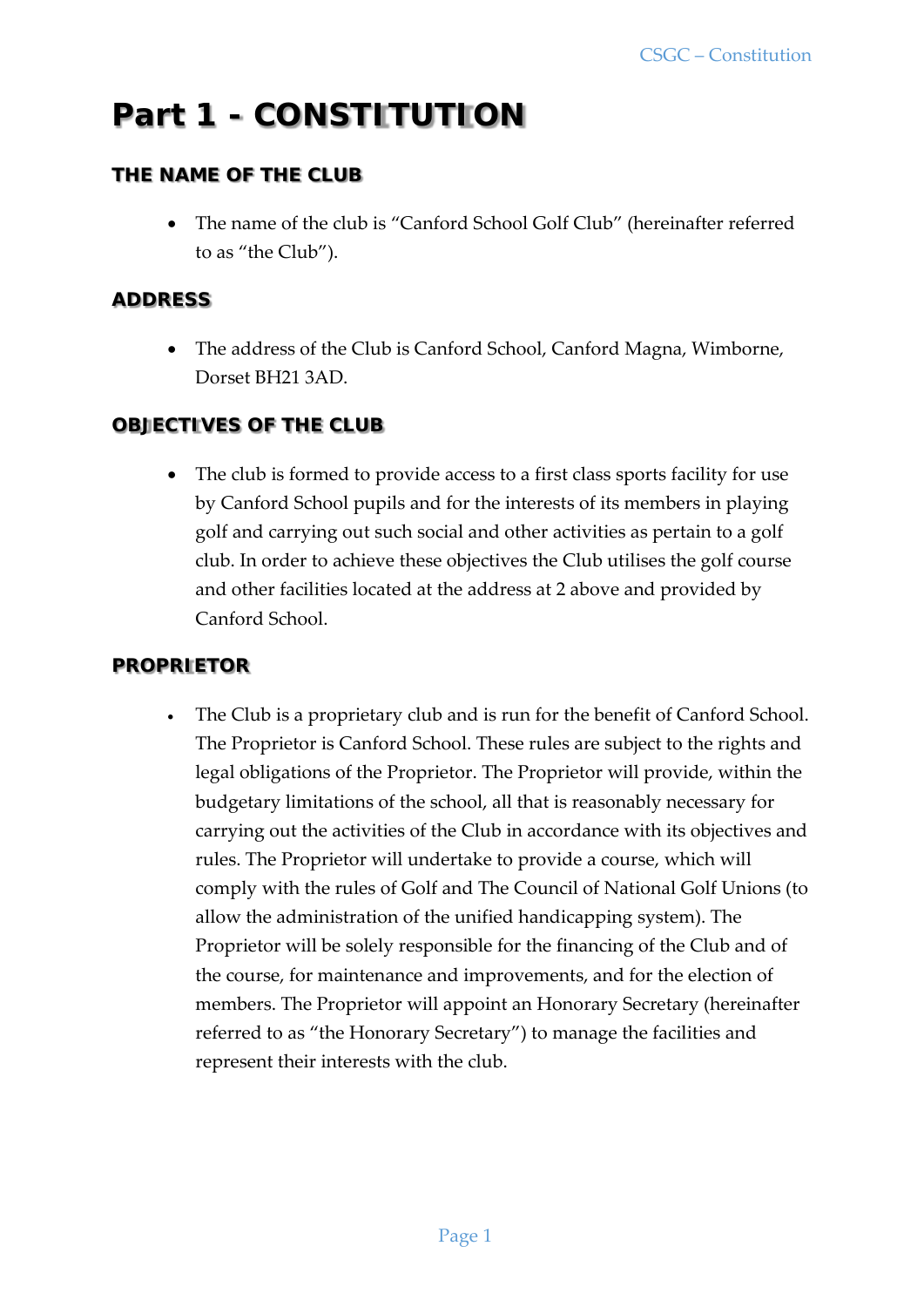#### <span id="page-3-0"></span>**ELECTION OF MEMBERS**

- Full members other than Honorary Members applying for membership must be elected in accordance with the following procedures:
- Application forms for membership are available from the Proprietor.
- They must be completed by the proposer and seconder who are both established members of the club.
- The applicant may subsequently be invited for interview by the Proprietor.
- Upon being notified of the successful outcome of the application, the Honorary Secretary will notify the candidate of his/her election to membership, subject to payment of the relevant entrance fee and subscription required by the Proprietor. Needs further consultation
- Upon election, every member is provided with a copy of these rules and is bound by them and every amendment which may be made from time to time.
- Entrance fees, subscriptions and green fees will be decided annually by the Proprietor.
- Annual membership is from October  $1<sup>st</sup>$  to September  $30<sup>th</sup>$ .
- As a matter of courtesy notice of registration will be given one month before the next annual subscription is due. Any member who fails to pay his or her annual subscription by October 1<sup>st</sup> will not be entitled to use the privileges of the Club.
- The Proprietor reserves the right to suspend or expel any member who is deemed guilty of breaking the rule of the Club.

#### <span id="page-3-2"></span><span id="page-3-1"></span>**MANAGEMENT OF THE CLUB**

#### **Management Committee**

• The Proprietor will exercise the responsibilities set out above towards the Golf Club through a Management Committee. The Management Committee will consist of: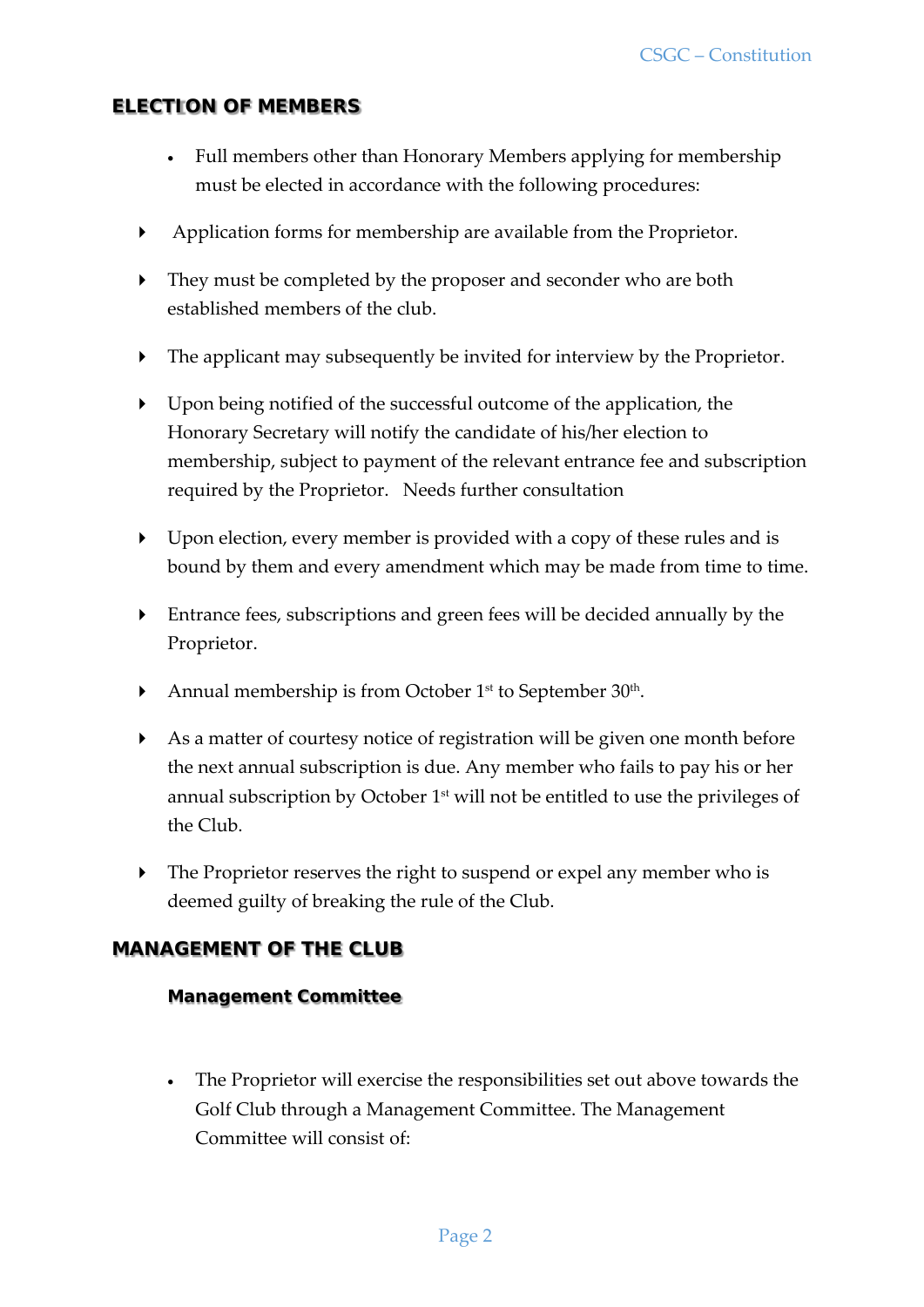- The Chairman, who will be a school governor;
- ▶ The Honorary Secretary;
- The head of school golf;
- An Old Canfordian representative; and
- Three co-opted members.
- The Headteacher and the Bursar will be ex-officio members.
- The Men's Captain, Ladies' Captain and Head Groundsman will be allowed to report to the Management Committee and observe but have no voting rights.
	- The Management Committee will meet at least three times each year.

#### <span id="page-4-0"></span>**Green's Committee**

- The Management Committee will operate a green's sub-committee to make recommendations and provide guidance on the general condition of the course.
- The Greens' Committee will consist of:
- Representatives of the ground staff
- The Honorary Secretary
- Representatives of the Men's and Ladies' Committee
- A Representative of the Management Committee
	- The Green's Committee will meet at least four times each year.

#### <span id="page-4-1"></span>**SECTIONS OF THE CLUB**

- The sections of the Club are:
- Men's sections and its associated Senior's section
- Ladies' Section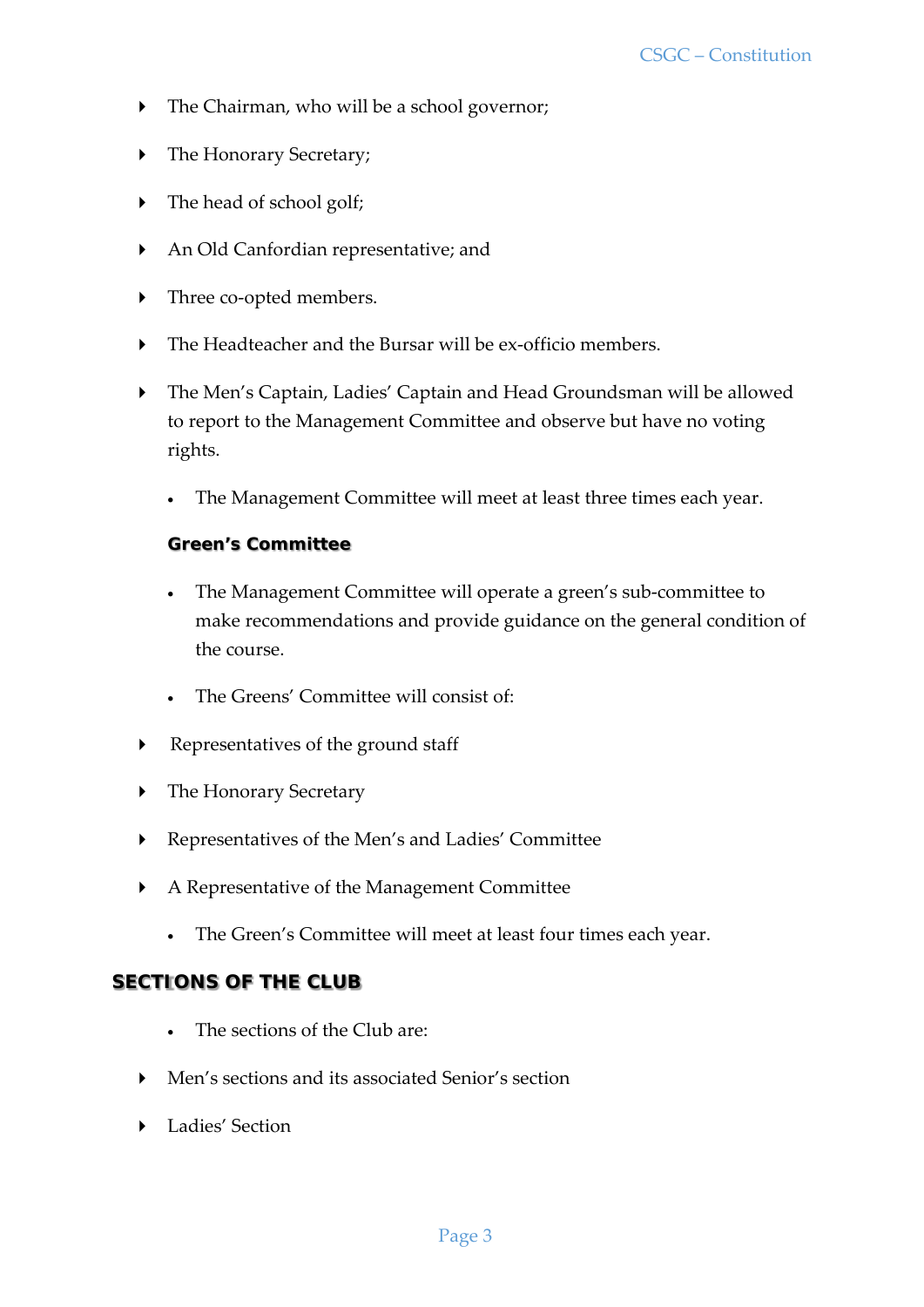• The rules of the Men's and Ladies' sections are administered by the respective committees and are set out as follows:

#### <span id="page-5-0"></span>**Men's Committee**

- The management of the Men's section is vested in the Men's Committee elected by the Annual General Meeting of the Club consisting of:
- ▶ The Captain;
- The Vice-Captain;
- ▶ Secretary;
- ▶ Treasurer;
- **Competition Secretary;**
- Handicap Secretary;
- Senior's Coordinator
- Honorary Secretary representing the Proprietor; and
- Further Members as agreed at the AGM.
	- All members of the Committee must be elected annually.
	- The Committee will be responsible for the running of the Men's section, including:
- Competitions and matches
- Running the handicap system in accordance with CONGU regulations
- ▶ Social events
- The Annual General Meeting
- Suggestions to the Management Committee
	- The Captain, or in his absence, the Vice Captain, or pre elected Chairman presides at the meeting, and has the casting vote.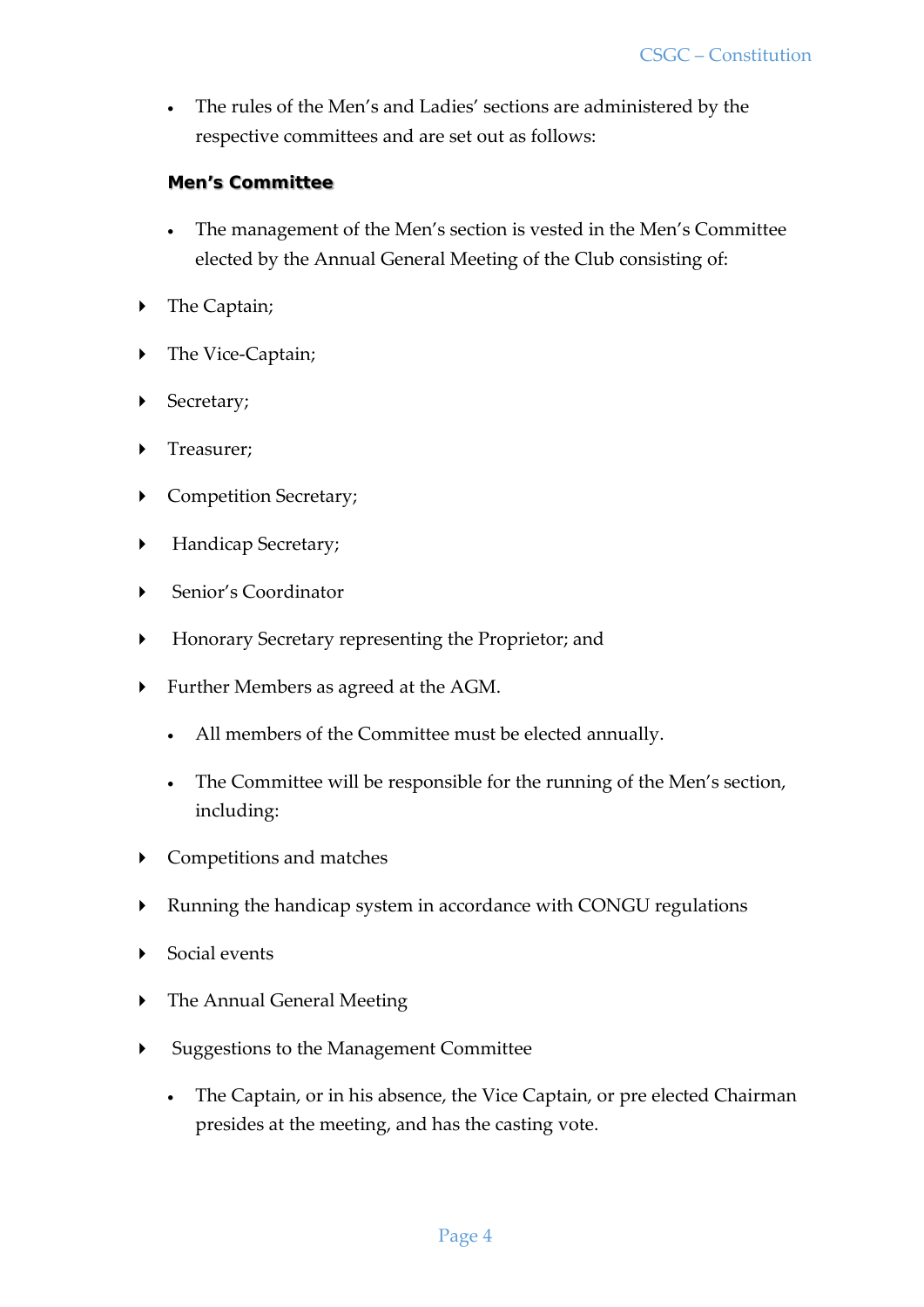- The Men's Committee is responsible for its own accounts. A summary of receipts and payments shall be presented at the Annual General Meeting of the Men's section and copies shall be available to members.
- A member of the Men's Committee may not be absent from three consecutive meetings without reasonable explanation. If this explanation is not acceptable to the Men's Committee, the member will be asked to resign.
- Five members of the Men's Committee form a quorum, and the vote of the majority is binding.
- The Committee shall meet, at its own discretion, but not less than four times a year.
- The Men's Committee has full powers to elect subcommittee for any special business (this includes Senior's section and Handicap Committee) either from amongst themselves, or partly from amongst other full members of the Club. The Chairman of any such subcommittee must be a member of the Men's Committee.
- Vacancies occurring amongst the officers and committee of the Men's Committee during the year may be filled by the Men's Committee, but a member so appointed must retire before the next Annual General Meeting and become eligible for election.

#### <span id="page-6-0"></span>**Competitions**

- The Men's Committee is empowered to make any men's competition rules that they may consider fit (providing such rules are in accordance with the rules of golf), and full members must observe such rules.
- A comprehensive list of Club competitions, giving a description of the format, shall be kept in the section's changing room.
- The Committee of the year shall lay down the conditions under which, competitions shall be played during that year.
- Before taking part in a perpetual trophy, men's or mixed competitions, as defined by the Committee, a total of 54 holes from qualifying events at this club must be lodged by each competitor in the calendar year between each of these perpetual trophy events, one of which has to be a 18 hole qualifier.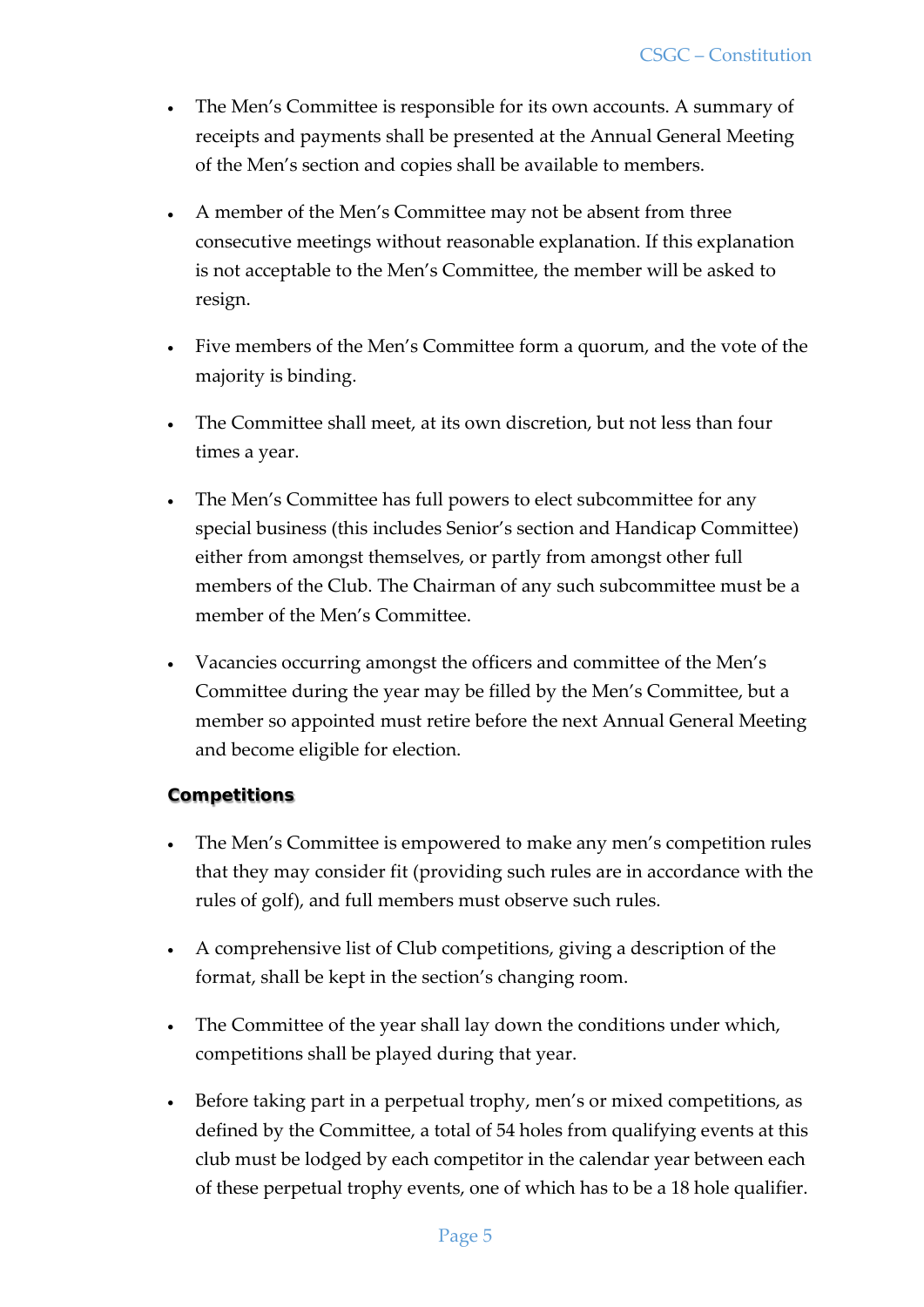<span id="page-7-0"></span>The remaining 36 holes can be all 9 hole qualifiers, all 18 hole qualifiers or a mixture of 9 and 18 hole qualifiers.

#### • **Ladies Committee**

- The management of the ladies' section is vested in the Ladies' Committee elected by the ladies' Annual General Meeting and consisting of:
- ▶ The Captain;
- The Vice-Captain;
- Secretary;
- Treasurer;
- **Competition Secretary;**
- Handicap Secretary;
- Honorary Secretary representing the Proprietor; and
- Further members as decided by the Ladies' AGM.
	- All members of the Committee must offer themselves for re-election annually.
	- The Committee will be responsible for the running of the ladies' section, including:
- Competitions and matches
- Running the handicap system in accordance with CONGU guidelines
- ▶ Social events
- The ladies' Annual General Meeting
- Suggestions to the Management Committee
	- The Captain, or in her absence, the Vice Captain, or pre elected Chairman presides at the meeting, and has the casting vote.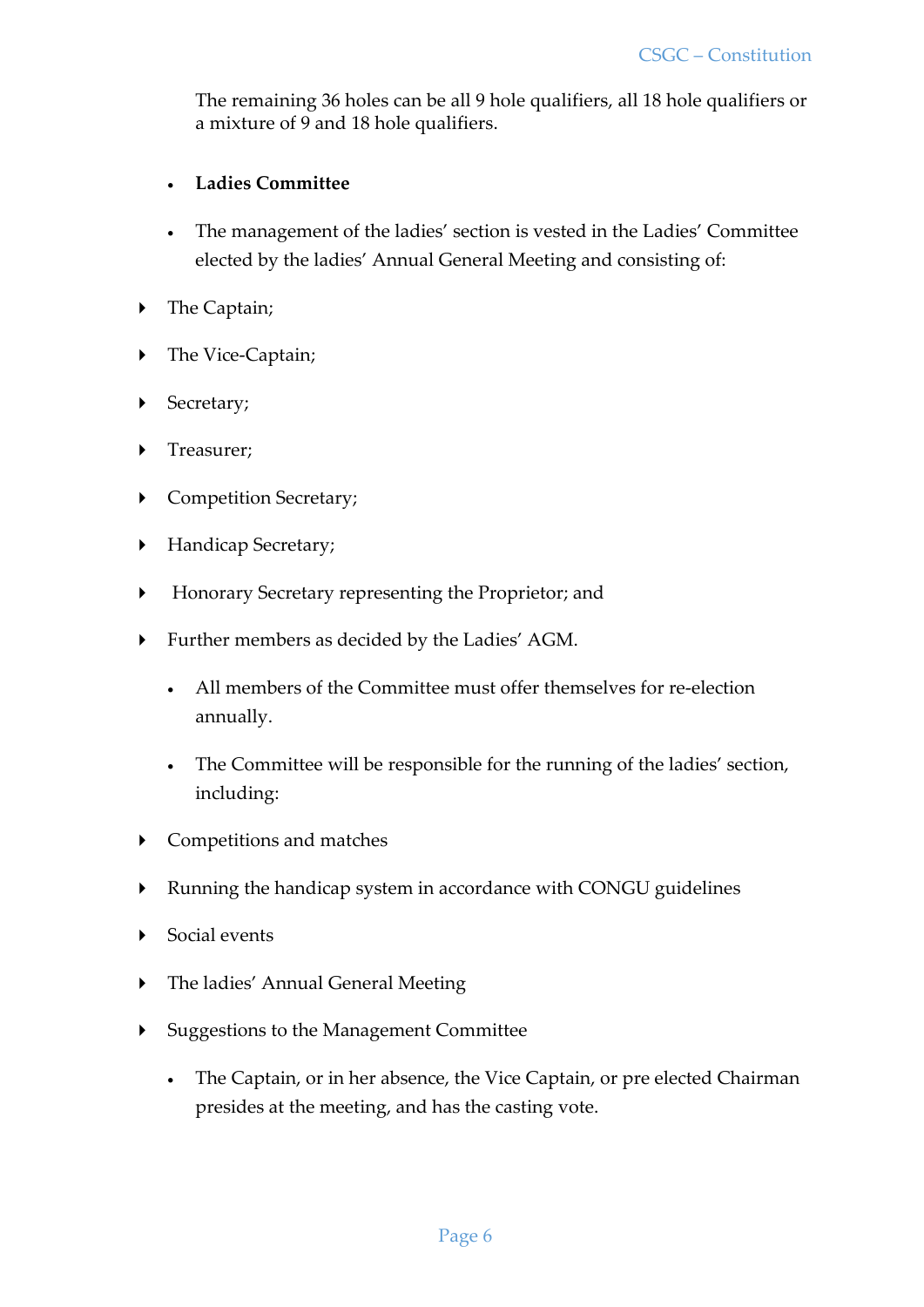- A member of the Ladies' Committee may not be absent from three consecutive meetings without reasonable explanation. If this explanation is not acceptable to the Ladies' Committee, the member will be asked to resign.
- Five members of the Ladies' Committee form a quorum, and the vote of the majority is binding.
- The Committee shall meet, at its own discretion, but not less than four times a year.
- The Ladies' Section is to be responsible for its own accounts. A summary of receipts and payments shall be presented at the Ladies' Annual General Meeting.
- Vacancies occurring amongst the officers and committee of the Ladies' Committee during the year may be filled by the Ladies' Committee, but a member so appointed must retire before the next Ladies' Annual General Meeting and become eligible for election.

#### <span id="page-8-0"></span>**THE ANNUAL GENERAL MEETING OF THE CLUB**

- The business of the Annual General Meeting includes:
- The Presentation of officers;
- The election of officers;
- The presentation of the Honorary Secretary's report;
- The presentation of the Men's Captain and Elected Officers Reports.
- The discussion of matters of which full members have given notice to the Honorary Secretary at least fourteen days before the annual general meeting.
	- The Honorary Secretary must post notice on the notice board, not later than twenty- eight days beforehand:
- Details of the date, time and place of the Annual General Meeting.
- The agenda as approved
- Lists inviting nominations for officers to the Men's Committee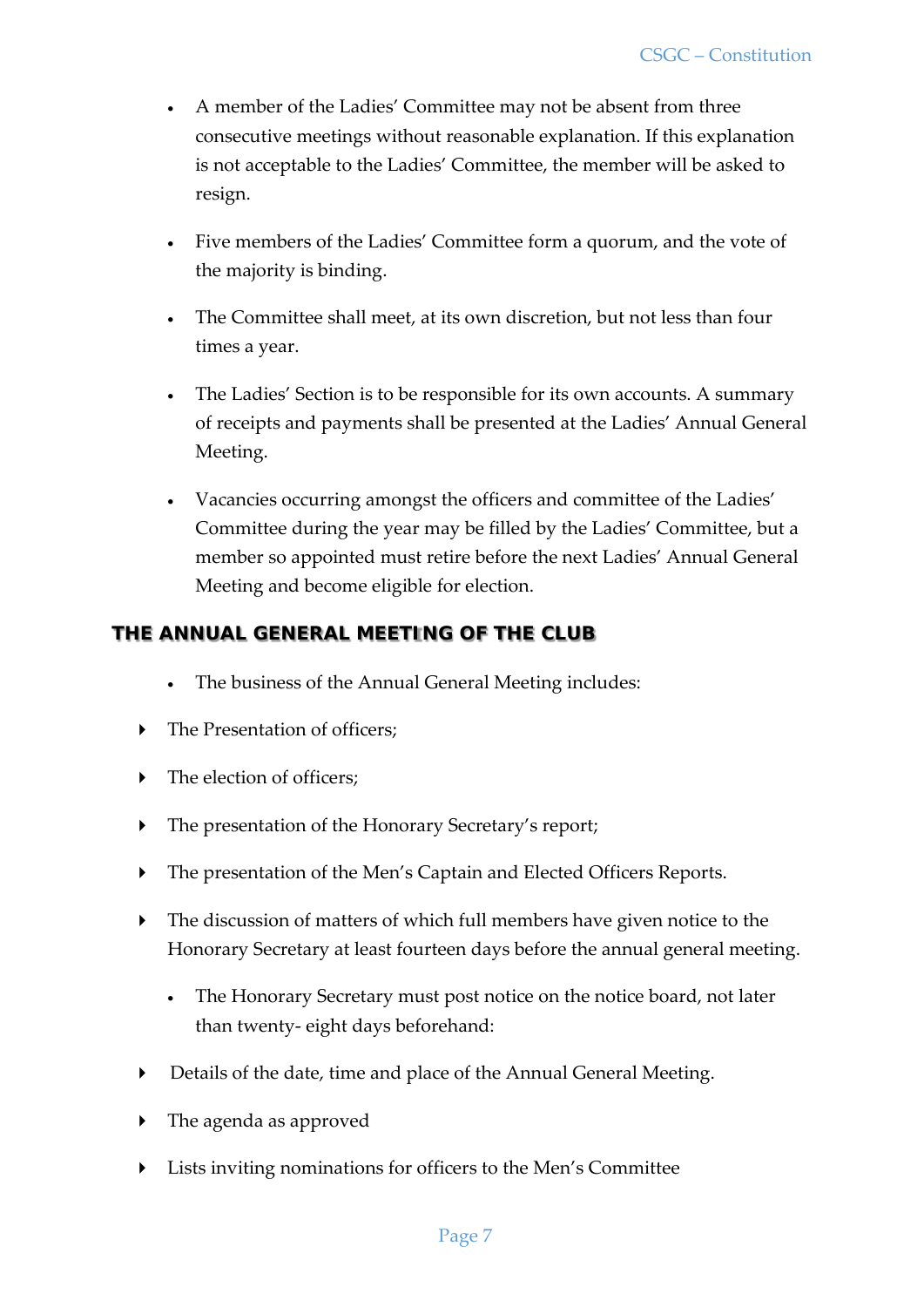- The nominations must be entered on these lists not later than the fourteenth day before the date of the Annual General Meeting, and must be made by a proposer and seconder, both of whom must be full members of the Club. Any such nominations must also be endorsed in writing by the nominee.
- If more candidates are nominated than vacancies, then the appointment(s) will be determined by a secret ballot of the members present. If the ballot results in a tie, then the successful candidate(s) will be determined by lot. Only full members and honorary members with a white disc of either sex may vote on matters to be determined at this meeting.
- The date of the Annual General Meeting is to be printed in the diary.
- If for any reason it becomes necessary to change the date of the Annual General Meeting, details must be posted on the notice board as soon as practicable, and members must be advised by letter no less than twentyone days before the new date.
- A notice may be given by the Club to any member, either personally by posting it on the Club notice board within a fixed period, or by sending it by post to the member or his registered address or to the address, if any, supplied by him to the Club for the address of notice to him. Where the notice is sent by post, service of the notice is deemed to be effected by properly addressing, pre-paying and posting a letter containing the notice.
- The quorum for the Annual General Meeting of the Club is 25 full members present, including officers.

#### <span id="page-9-0"></span>**SPECIAL GENERAL MEETINGS OF THE CLUB**

• If 25 or more full members of the Club apply in writing to the Honorary Secretary giving the reasons why they wish a Special General Meeting to be called, the Honorary Secretary must, within fourteen days of such a request being made, post on the notice board details of the date, time and place of the Special General Meeting, and the resolution(s) to be considered. In addition, members must be advised of the meeting and its purpose by letter posted not less than fourteen days before the date of the meeting, which must be held no later than the fourteenth day after the posting of the notice on the notice board.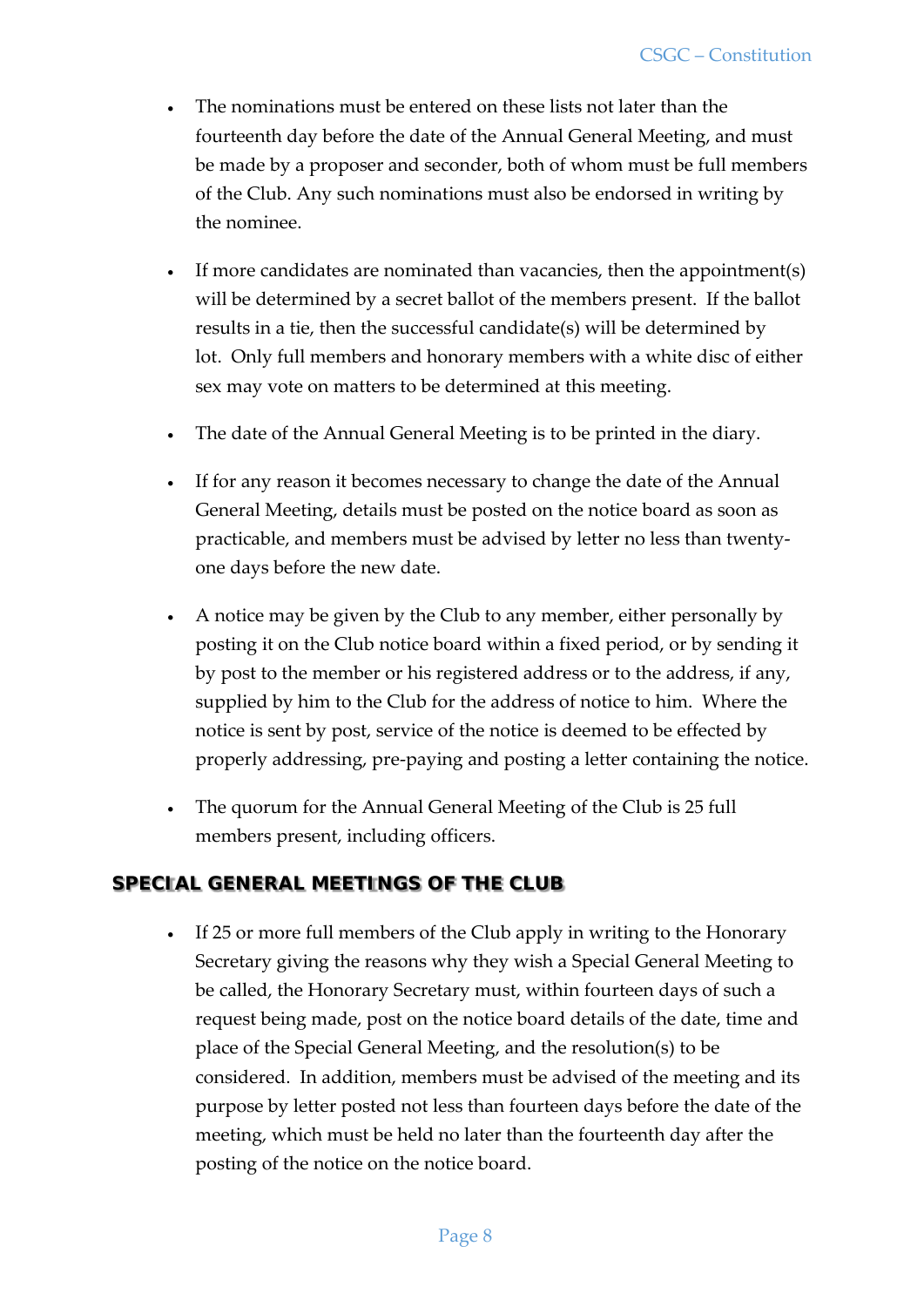- The only business to be conducted at the meeting is that of which notice has been given.
- The Management Committee shall have power to summon such a meeting at any time. The same requirement to advise members of the forthcoming meeting as per the Annual General Meeting.
- Voting rights at a Special General Meeting, and the quorum, are the same as at an Annual General Meeting.
- If a Special General Meeting of the Club is called under these rules, with the obvious intention of revoking the decision of an earlier AGM or Special General Meeting, the Management Committee has power to decide whether or not the best interests of the Club are to be served by deferring the business to be discussed until the next Annual General Meeting of the Club, and can instruct the Honorary Secretary to act accordingly.

### <span id="page-10-0"></span>**RESOLUTION AND AMENDMENTS AT ANNUAL GENERAL MEETINGS AND SPECIAL GENERAL MEETINGS OF THE CLUB**

- Any two full members of the Club, acting as proposer and seconder, may submit a resolution for discussion at the Annual General Meeting of the Club, and must notify in writing such a resolution to the Honorary Secretary (who then posts the resolution on the Club notice board)), not later than the fourteenth day before the meeting. If the proposer or seconder of a resolution is the Chairman, when the vote on that resolution, or vote on any amendments to that resolution, is taken, he or she must stand down and an impartial Chairman take the chair.
- Proxy votes will be allowed at Annual General Meetings or Special General Meetings as follows:
- i) The relevant resolution or nomination for office will have been submitted and published at least 14 days before the Annual General Meeting of Special General Meeting:
- ii) The proxy vote must be submitted in the following format:

*I…………………………being a full member of the Canford School Golf Club appoint…………..or failing him, the Chairman of the meeting, to act as my proxy in the matter of………………………………………….. I wish to vote in*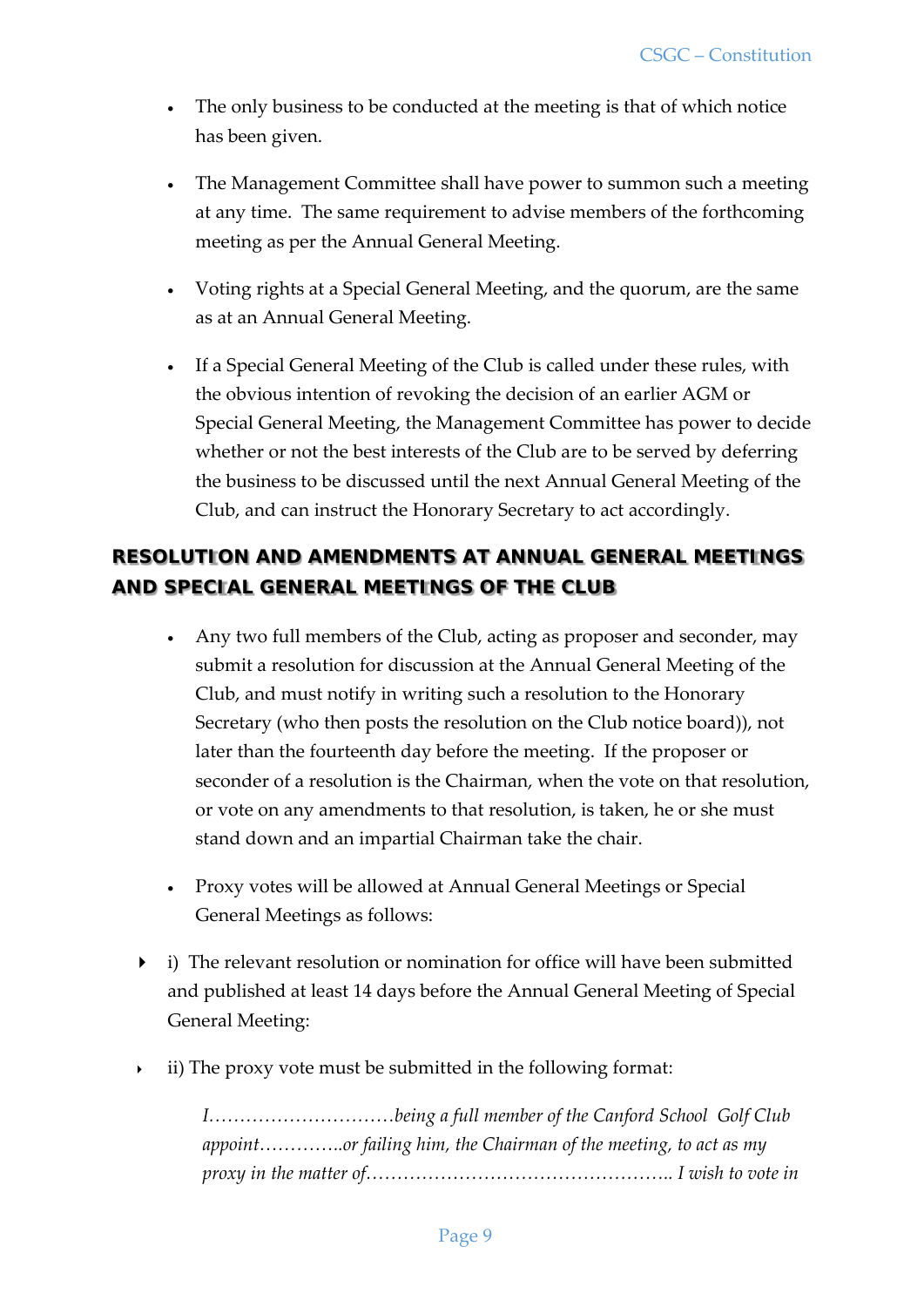*favour/against the resolution / of……………………………………………………………. for the position of…………………………………………*

- Any proxy must also be a full member of the Club.
- Any amendment to any resolution so posted must be submitted in writing to the General Manager giving the names of the proposer and seconder both of whom must be full members.
- a) for Annual General Meetings of the Club, not later than the seventh day before the meeting, and
- b) for Special General Meetings of the Club, not later than the day before the meeting
	- Such amendments must be displayed on the Club's notice board as soon as practical after receipt by the Honorary Secretary.
	- Only amendments so submitted in writing may be discussed at a General Meeting, except by the consent of the Chairman of the meeting.

#### <span id="page-11-0"></span>**ALTERATION OF THE RULES**

• No alteration of any of the rules of the Club, except of a legal nature to comply with law, are to be made except at an Annual or Special General Meeting of the Club, and then only by a two-thirds majority of full members present and voting.

#### <span id="page-11-1"></span>**BOOKS AND RECORDS**

- The Honorary Secretary, and the secretary of each section must keep full and correct minutes of all meetings for which he or she is responsible.
- Sufficient and proper accounts of all receipts and expenditure must be kept by the Treasurer of each section.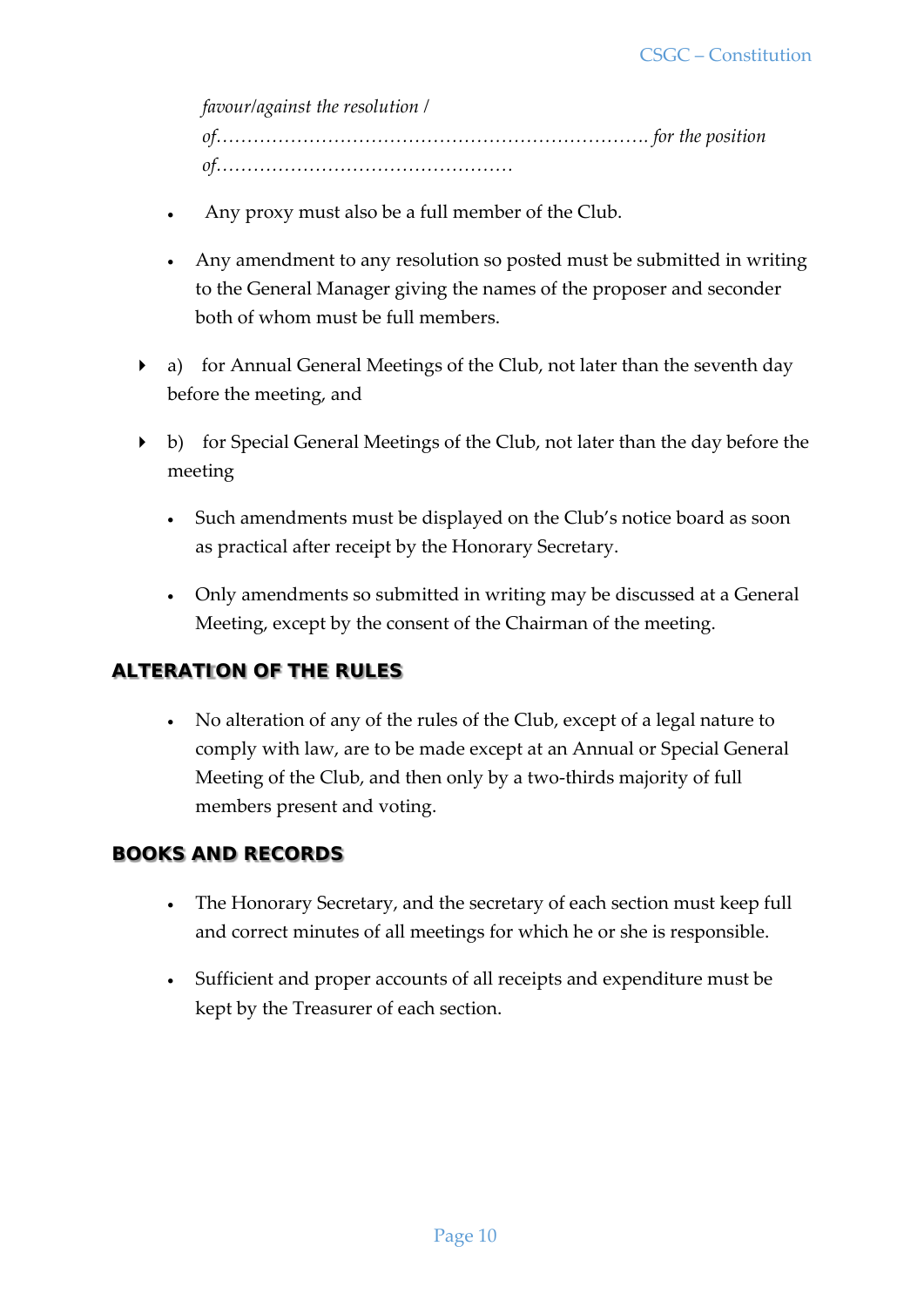#### CSGC – Constitution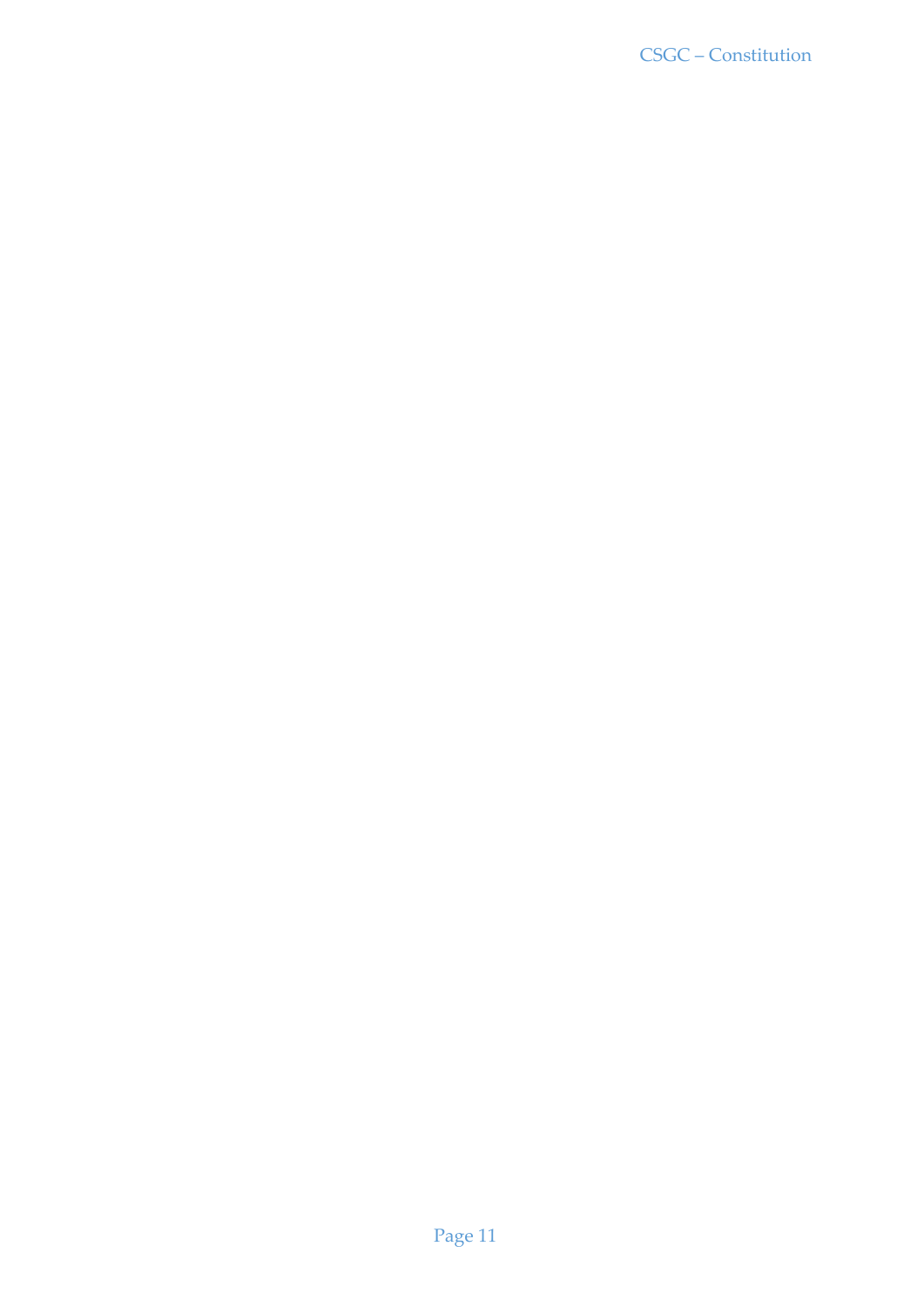### <span id="page-13-0"></span>**Part2 - Club Rules**

• (Subject to alteration outside Constitution)

#### <span id="page-13-1"></span>**MEMBERS AND THOSE ENTITLED TO USE THE COURSE**

- The current categories of membership (which may vary from time to time) and those who are entitled to use the course and clubhouse are:
- Full Members Yellow discs with current date badge. Full members who may use the course at any time when it is not booked or reserved for a particular group.
- Honorary Members White disc with current date badge. Management Committee members who may use the course at any time when it is not booked or reserved for a particular group.
- **Staff or Family Member Blue discs with current date badge. Their** entitlement is the same as yellow disc members.
- **Current Canford School pupils. Green disc on their bag. Their entitlement is** the same as yellow disc members.
- Guests Playing with a member, who must be responsible for their dress and behaviour on the course. The member is also responsible for ensuring that the guest fee is paid before starting play and that the guest is entered into the book in the lobby. One guest per member permitted at weekends, two are permitted midweek. The guest ticket should be fixed to the back of the member's disc. If a green fee tag has been obtained from the Sports Centre it must be attached to the guest's bag.
- Societies A limited number of societies make course reservations. Members of the Society are answerable to their organiser who is, in turn answerable to the Honorary Secretary.
- Courtesy of the Course Very occasionally the Honorary Secretary will grant courtesy of the course to a visitor and will date and sign a card to enable the visitor to play the course.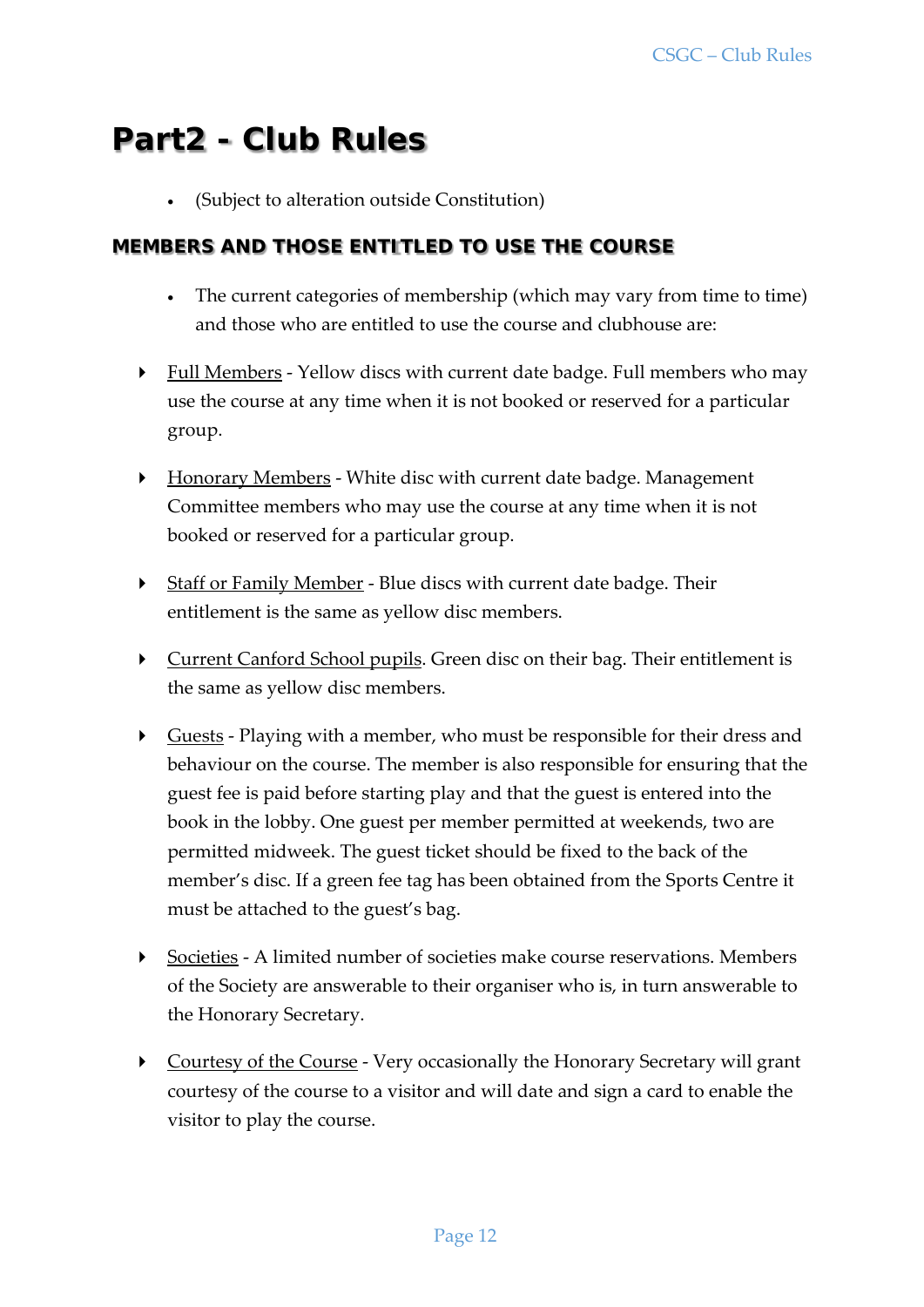- Reciprocals. Visiting players will have written or text authority from the Honarary Scecretary
	- All members must display a bag tag with current year's sticker at all times when playing the course.
	- In all case, entitlements to play the course and use the facilities can be withdrawn if the rules and etiquette of golf are seriously violated.
	- The Club recognises the Data Protection Act 1984, in order to safeguard and ensure confidentiality of personal information regarding members.

#### <span id="page-14-0"></span>**CONDUCT OF MEMBERS**

- All Members must display their current membership disc when playing and are expected to show courtesy and consideration to other members, guests and visitors, and in particular to observe the rules of golf and etiquette on the course (see below).
- All Members are expected to take every care to avoid any damage to the course and other facilities (see below) and must be conversant with the Club's Rules & Regulations.
- Members must give consideration to employees and other representatives of Canford School in the pursuance of their duties.
- Any conduct by a member that is considered by the Management Committee to be detrimental on injurious to the interests of the Club may result in disciplinary action being taken against that member including expulsion or suspension.

#### <span id="page-14-1"></span>**ETIQUETTE AND CARE OF THE COURSE**

The following rules include extracts from the Rules of Golf, as approved by the Royal and Ancient Golf Club of St Andrews, Scotland, and the United States Golf Association.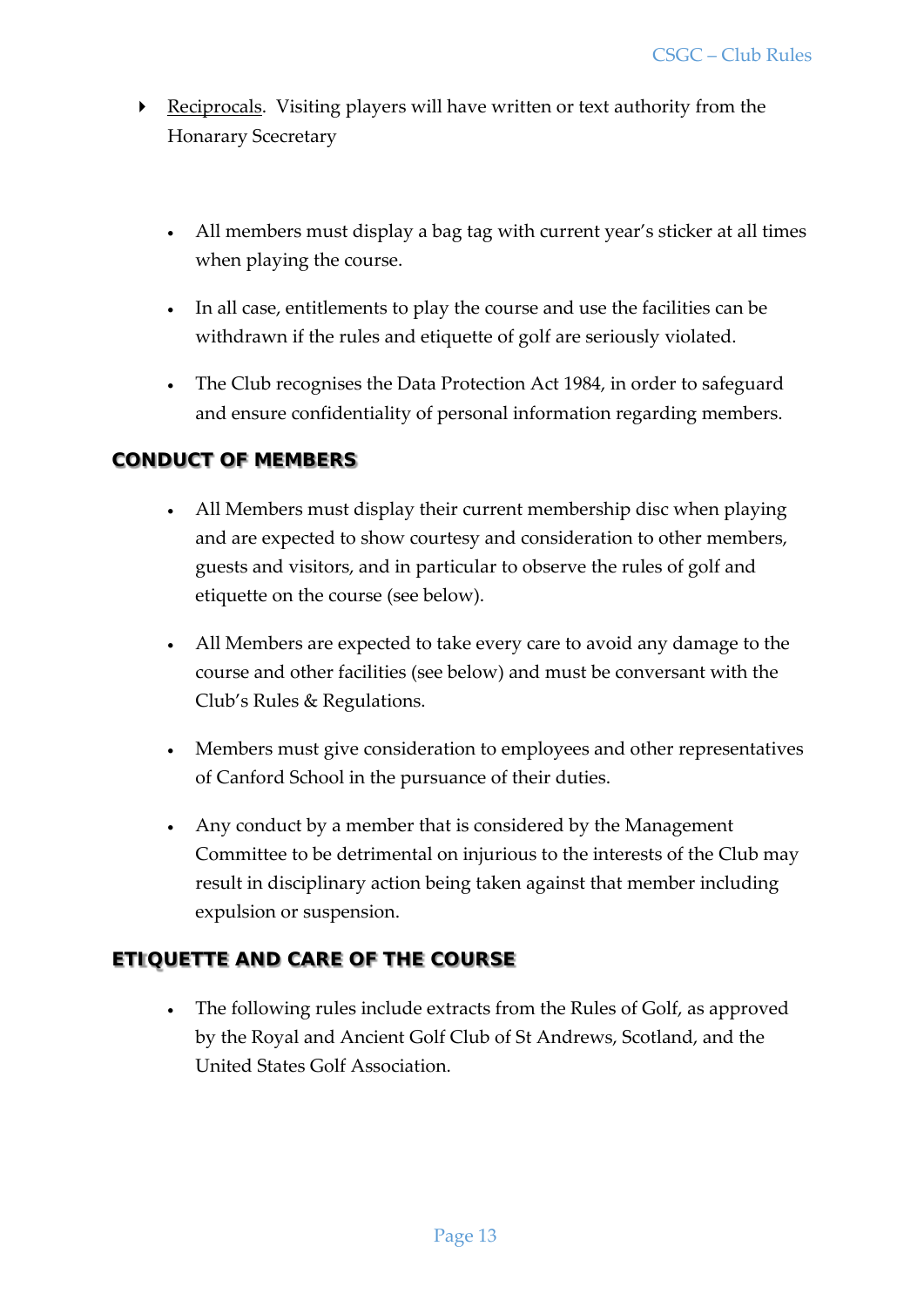#### <span id="page-15-1"></span><span id="page-15-0"></span>**ETIQUETTE**

#### **Safety**

- Prior to playing a stroke, or making a practice swing, the player should ensure that no one is standing close by, or in a position to be hit by the club, the ball or any stones or the like which may be moved by the stroke or swing. If, after making a stroke, there is a any likelihood of another person being struck by the ball, a shouted warning (usually "FORE") must be given.
- Players should ensure that green staff are given due consideration in the furtherance of their duties.
- In poor visibility (particularly fog) Members must be aware of the dangers of continuing to play. If you are asked to leave the course by any Member of the Green staff for safety reasons, you must do so immediately and without question. Committee view any breach of this as a serious matter and will be dealt with as such.

#### <span id="page-15-2"></span>**Consideration for other players**

- No player should play until the players in front are out of range.
- In the interest of all, players should play without delay.
- Players should only commence play from the first tee.
- Commencing Play on the  $3^{rd}$  tee Under NO circumstances is this allowed under general play if there are players in sight anywhere on the  $2<sub>nd</sub>/11<sub>th</sub>$ hole. In a friendly Inter Club match the Team Captain of the day may agree to a match/matches starting at the 3rd hole in order to speed play up.
- Single players have equal standing on the course.

#### <span id="page-15-3"></span>**Behaviour during play**

- The player who has the honour should be allowed to play before his opponent or fellow-competitor tees the ball.
- No one should move, talk or stand close to or directly behind the ball or the hole when a player is addressing the ball or making a stroke.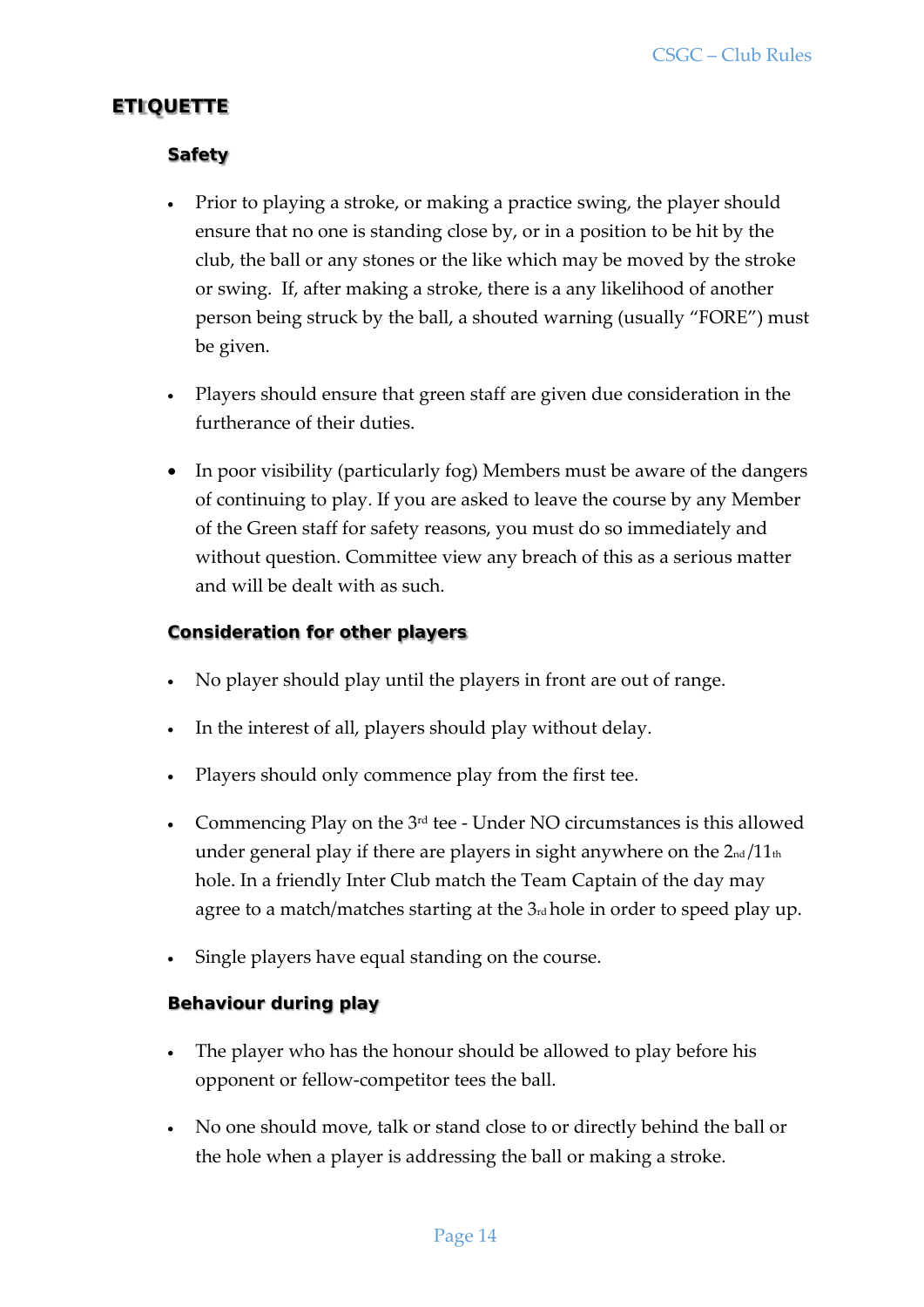- Players searching for a ball should signal the players behind to pass as soon as it becomes apparent that the ball will not easily be found. They should not search for longer than five minutes before doing so. They should not continue play until the players following them have passed and are out of range.
- When the play of a hole has been completed, players should immediately leave the putting green.

#### <span id="page-16-0"></span>**Priority on the Course**

- Tee reservations which have been posted on the appropriate notice board must be observed.
- All social and club match play knock-out matches have equal standing on the first tee, except those coming through from the ninth/eighteenth hole, which will be expected to alternate (see below) with those on the first tee.
- "Alternating" A match about to start on the first tee must give way to a match coming through from the ninth/eighteenth hole (including Club knock-out matches going to extra holes), if at the time there is a match on the 9th/18th green they have priority. After the match from the ninth/eighteenth hole has gone through then the match starting at the first tee has right of way.
- If players are waiting to tee off on 9/18 **they have priority** over players waiting to play from  $4/13$ <sup>th</sup> tees.
- If a match fails to keep its place on the course and loses more than one clear hole on the match in front, it should allow the match following to play through.

#### <span id="page-16-2"></span><span id="page-16-1"></span>**CARE OF THE COURSE**

#### **Bunkers**

• Before leaving a bunker, a player should carefully fill up and smooth over all holes and footprints made by the player. The rake provided should be left in accordance with the Club's local rules of golf prevailing at the time. Should no rake be available, still make every effort to smooth the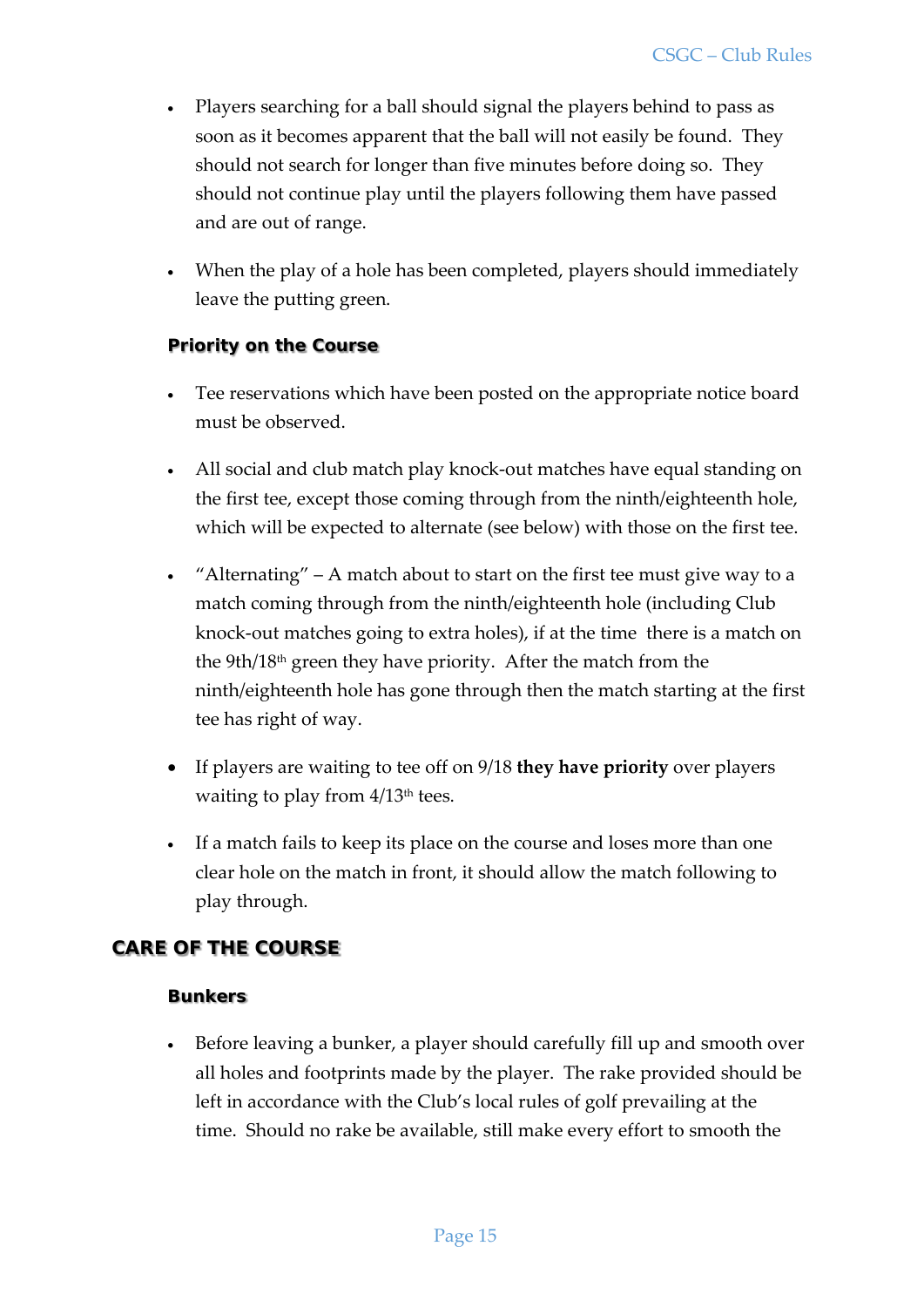sand either with a golf club or by walking backwards out of the bunker covering your tracks at the same time.

- Replacement of divots, and repairs to ball marks and spike damage.
- Through the green, a player should ensure that any turf cut or displaced is replaced at once, and pressed down, and that any damage made to a putting green made by a ball is carefully repaired. Repair any pitch marks with a genuine pitch mark fork (NEVER use a tee peg – it can make the problem worse). Damage to the putting green caused by golf shoe spikes should be repaired on completion of the hole.

#### <span id="page-17-0"></span>**Damage to Greens, Flagsticks, Bags etc.**

• Players should ensure that when putting down bags or the flagstick no damage is done to the putting green, and that neither they nor their caddies damage the hole by standing close to it, in handling the flagstick, or removing the ball from the hole. The flagstick should be properly replaced in the hole before the players leave the putting green. Players should not damage the putting green by leaning on their putters, particularly when removing balls from the hole.

#### <span id="page-17-1"></span>**Golf Trolleys**

• Golf trolleys must NOT be taken between greenside bunkers and the Green, to prevent damage to the fringes.

#### <span id="page-17-2"></span>**Damage through practice swings**

• In taking practice swings, players should avoid causing damage to the course, particularly the tees, by removing divots.

#### <span id="page-17-3"></span>**GENERAL**

- No person may use the golf course unless they have paid a green fee and are in possession of a receipt; guests may accompany golfers but they are responsible for their own actions and conduct.
- No person may use the course without clubs exclusively for his or her own use. Sharing of bags is not permitted, except in accordance with the rules of golf.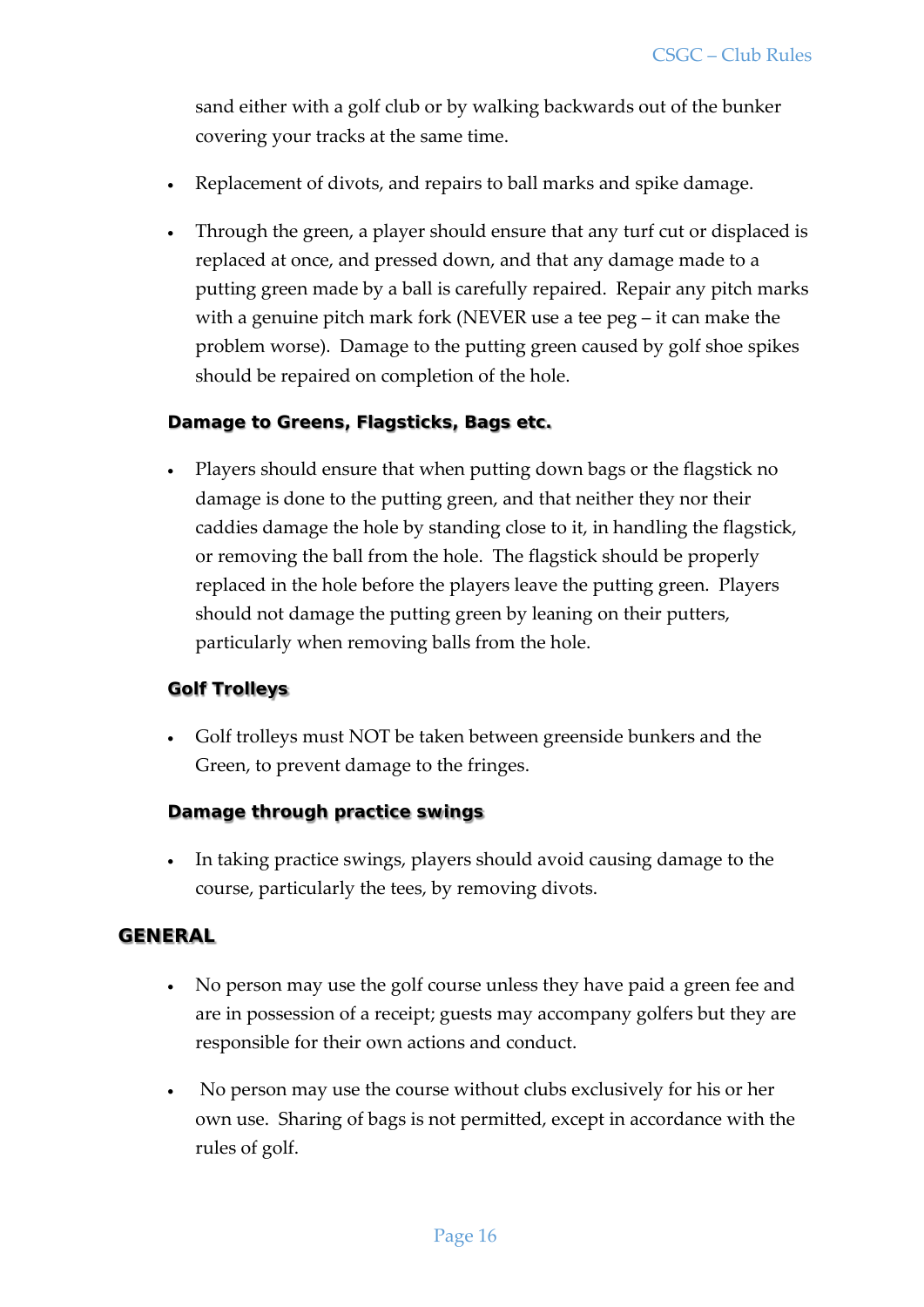- No person may use the course unless actively involved in the game of golf either playing/caddie or observer. Golf ball collection and nature watching is forbidden.
- The course or parts thereof may be closed without previous notice (although wherever possible, adequate notice will be given, depending upon the circumstances) at the discretion of the Honorary Secretary, or his appointed representative.
- Specific rules apply to dress, both on and off the course, and these are advertised in and around the locker rooms and function room.
- Each member is expected to ensure that their golf insurance cover is adequate. In particular, Canford School Golf Club or any of its committees, will not be responsible for damage or injury caused by any player or person to property by golf balls or clubs, any theft from or damage to vehicles parked by member or visitors on Club premises or around the course.
- Members and visitors are not permitted to take dogs on the courses, or in any of the club premises.
- Only trolleys with wide wheels may be used on the courses and, in adverse weather conditions, their use may be banned temporarily by the Honorary Secretary or his representatives. Single seat buggies used by members with specific movement restrictions are allowed only by prior consultation with the Honorary Secretary or his representatives.

#### <span id="page-18-0"></span>**COMPETITIONS GENERAL**

- Competitions and handicaps are governed by Competitions and Handicaps Committees of each section. Competitions and handicaps are to be in accordance with the Rules of Golf.
- Only members of the Club who have an official handicap and have paid their annual subscriptions are eligible for club competitions and are subject to rules as agreed by the various Competitions and Handicaps Committees from time to time. In particular, members who have resigned or suspended their membership cannot continue in any Club knock-out competition in which they might still be taking part.